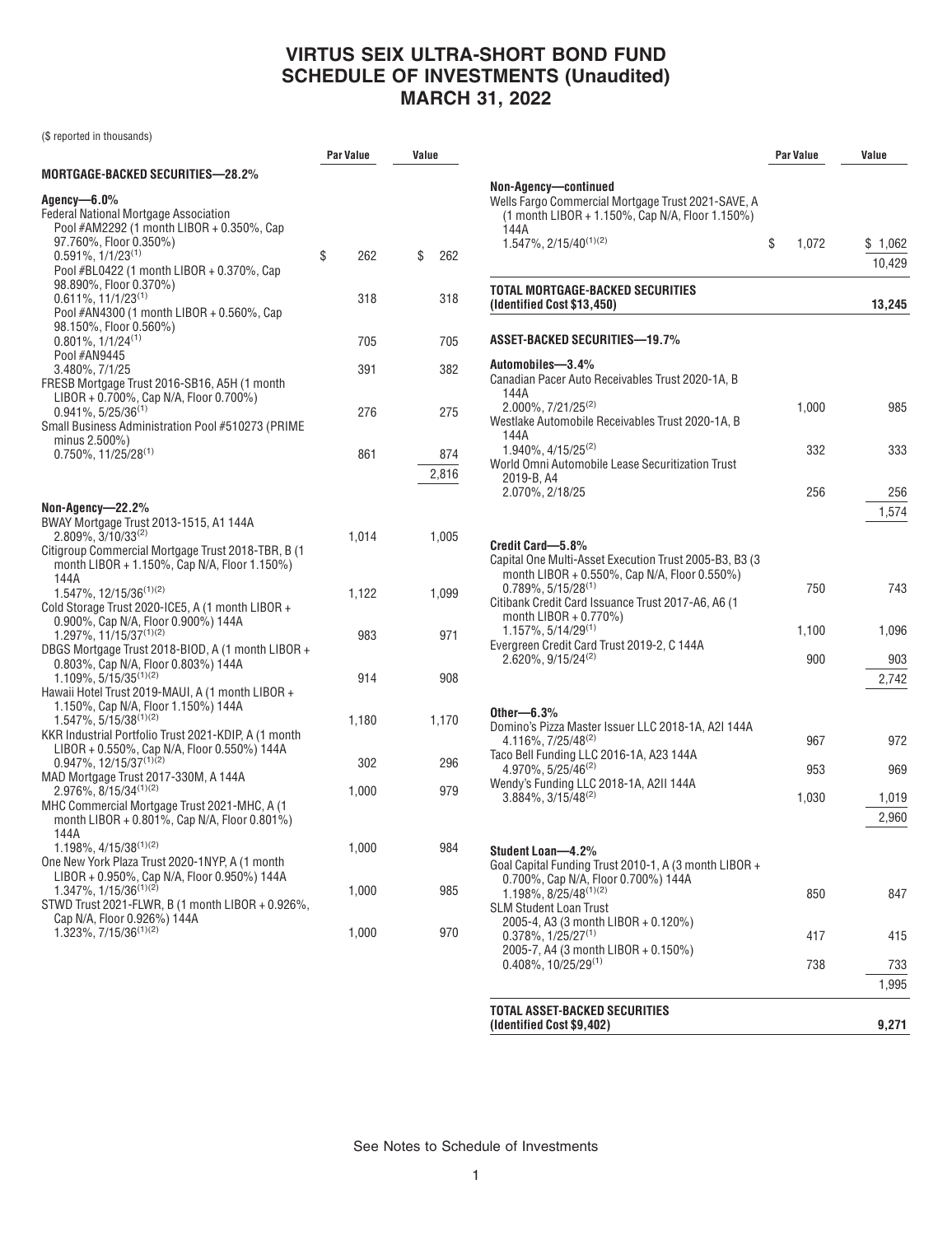# **VIRTUS SEIX ULTRA-SHORT BOND FUND SCHEDULE OF INVESTMENTS (Unaudited) (Continued) MARCH 31, 2022**

(\$ reported in thousands)

|                                                                                              | Par Value   | Value          |
|----------------------------------------------------------------------------------------------|-------------|----------------|
| CORPORATE BONDS AND NOTES—48.3%                                                              |             |                |
| <b>Communication Services-4.8%</b><br>AT&T, Inc. (SOFR + 0.640%)<br>$0.911\%, 3/25/24^{(1)}$ | \$<br>1,247 | \$1,247        |
| Magallanes, Inc. (SOFR + 1.780%) 144A                                                        |             |                |
| $2.038\%, 3/15/24^{(1)(2)}$                                                                  | 1,000       | 1,009          |
|                                                                                              |             | 2,256          |
| <b>Consumer Discretionary-2.1%</b>                                                           |             |                |
| Eaton Corp.<br>2.750%, 11/2/22                                                               | 494         | 497            |
| Hyatt Hotels Corp.<br>1.800%, 10/1/24                                                        | 514         | 494            |
|                                                                                              |             | 991            |
|                                                                                              |             |                |
| <b>Consumer Staples-1.6%</b><br>7-Eleven, Inc. 144A                                          |             |                |
| $0.800\%$ , $2/10/24^{(2)}$                                                                  | 775         | 744            |
| Energy— $6.3\%$                                                                              |             |                |
| Continental Resources, Inc. 144A<br>2.268%, 11/15/26 <sup>(2)</sup>                          | 671         | 627            |
| HollyFrontier Corp.<br>2.625%, 10/1/23                                                       | 1,258       | 1,245          |
| Williams Cos., Inc. (The)                                                                    |             |                |
| 4.300%, 3/4/24                                                                               | 1,074       | 1,098<br>2,970 |
|                                                                                              |             |                |
| Financials-21.7%<br>AerCap Ireland Capital DAC                                               |             |                |
| 1.650%, 10/29/24                                                                             | 1,170       | 1,105          |
| ANZ New Zealand Int'l Ltd. (SOFR + 0.600%) 144A<br>$0.801\%, 2/18/25^{(1)(2)}$               | 1,000       | 999            |
| Barclays plc<br>1.007%, 12/10/24                                                             | 1,250       | 1,200          |
| Caterpillar Financial Services Corp. (SOFR + 0.270%)<br>$0.525\%$ , 9/13/24 <sup>(1)</sup>   |             |                |
| Daimler Trucks Finance North America LLC 144A                                                | 900         | 896            |
| (SOFR + 0.750%)<br>1.015%, 12/13/24(1)(2)                                                    | 1,350       | 1,339          |
| General Motors Financial Co., Inc.<br>1.700%, 8/18/23                                        | 1,410       | 1,395          |
| Goldman Sachs Group, Inc. (The) (SOFR + 0.500%)                                              |             |                |
| $0.751\%, 9/10/24^{(1)}$<br><b>Morgan Stanley</b>                                            | 1,120       | 1,108          |
| 0.791%, 1/22/25<br>United Airlines Pass-Through-Trust 2020-1, B                              | 525         | 504            |
| 4.875%, 1/15/26                                                                              | 1,093       | 1,079          |
| Wells Fargo & Co.<br>1.654%, 6/2/24                                                          | 557         | 550            |
|                                                                                              |             | 10,175         |
| Industrials-5.7%                                                                             |             |                |
| Boeing Co. (The)                                                                             |             |                |
| 4.508%, 5/1/23<br>Park Aerospace Holdings Ltd. 144A                                          | 1,390       | 1,413          |
| 4.500%, 3/15/23 <sup>(2)</sup>                                                               | 1,234       | 1,243          |
|                                                                                              |             | 2,656          |

|                                                                                                                                                                       | Par Value |            | Value      |  |
|-----------------------------------------------------------------------------------------------------------------------------------------------------------------------|-----------|------------|------------|--|
| Information Technology-2.4%                                                                                                                                           |           |            |            |  |
| Skyworks Solutions, Inc.                                                                                                                                              |           |            |            |  |
| $0.900\%$ , $6/1/23$                                                                                                                                                  | \$        | 1,158      | \$1,132    |  |
| Utilities-3.7%                                                                                                                                                        |           |            |            |  |
| Pacific Gas and Electric Co.                                                                                                                                          |           |            |            |  |
| 1.750%, 6/16/22<br>3.250%, 2/16/24                                                                                                                                    |           | 827<br>324 | 826<br>323 |  |
| Southern Co. (The)                                                                                                                                                    |           |            |            |  |
| 2.950%, 7/1/23                                                                                                                                                        |           | 600        | 603        |  |
|                                                                                                                                                                       |           |            | 1,752      |  |
| TOTAL CORPORATE BONDS AND NOTES<br>(Identified Cost \$23,115)                                                                                                         |           |            | 22,676     |  |
| TOTAL LONG-TERM INVESTMENTS-96.2%<br>(Identified Cost \$45,967)                                                                                                       |           |            | 45,192     |  |
|                                                                                                                                                                       |           | Shares     |            |  |
| SHORT-TERM INVESTMENT-3.3%                                                                                                                                            |           |            |            |  |
| Money Market Mutual Fund-3.3%                                                                                                                                         |           |            |            |  |
| Dreyfus Government Cash Management Fund -                                                                                                                             |           |            |            |  |
| Institutional Shares (seven-day effective yield<br>$0.194\%$ <sup>(3)</sup>                                                                                           |           | 1,547,351  | 1,547      |  |
| TOTAL SHORT-TERM INVESTMENT                                                                                                                                           |           |            |            |  |
| (Identified Cost \$1,547)                                                                                                                                             |           |            | 1,547      |  |
|                                                                                                                                                                       |           |            |            |  |
| TOTAL INVESTMENTS-99.5%<br>(Identified Cost \$47,514)                                                                                                                 |           |            | \$46,739   |  |
| Other assets and liabilities, net-0.5%                                                                                                                                |           |            | 244        |  |
| <b>NET ASSETS-100.0%</b>                                                                                                                                              |           |            | \$46,983   |  |
|                                                                                                                                                                       |           |            |            |  |
| <b>Abbreviations:</b><br>LIBOR London Interbank Offered Rate                                                                                                          |           |            |            |  |
| <b>Limited Liability Company</b><br>LLC                                                                                                                               |           |            |            |  |
| SOFR Secured Overnight Financing Rate                                                                                                                                 |           |            |            |  |
| Footnote Legend:                                                                                                                                                      |           |            |            |  |
| <sup>(1)</sup> Variable rate security. Rate disclosed is as of March 31, 2022. Information in                                                                         |           |            |            |  |
| parenthesis represents benchmark and reference rate for each security. Certain<br>variable rate securities are not based on a published reference rate and spread but |           |            |            |  |
| are determined by the issuer or agent and are based on current market conditions,                                                                                     |           |            |            |  |
| or, for mortgage-backed securities, are impacted by the individual mortgages                                                                                          |           |            |            |  |
| which are paying off over time. These securities do not indicate a reference rate<br>and spread in their descriptions.                                                |           |            |            |  |
| <sup>(2)</sup> Security exempt from registration under Rule 144A of the Securities Act of 1933.                                                                       |           |            |            |  |
| These securities may be resold in transactions exempt from registration, normally                                                                                     |           |            |            |  |
| to qualified institutional buyers. At March 31, 2022, these securities amounted to a                                                                                  |           |            |            |  |
| value of \$22,418 or 47.7% of net assets.<br>(3) Shares of this fund are publicly offered, and its prospectus and annual report are                                   |           |            |            |  |
| publicly available.                                                                                                                                                   |           |            |            |  |
|                                                                                                                                                                       |           |            |            |  |
|                                                                                                                                                                       |           |            |            |  |

See Notes to Schedule of Investments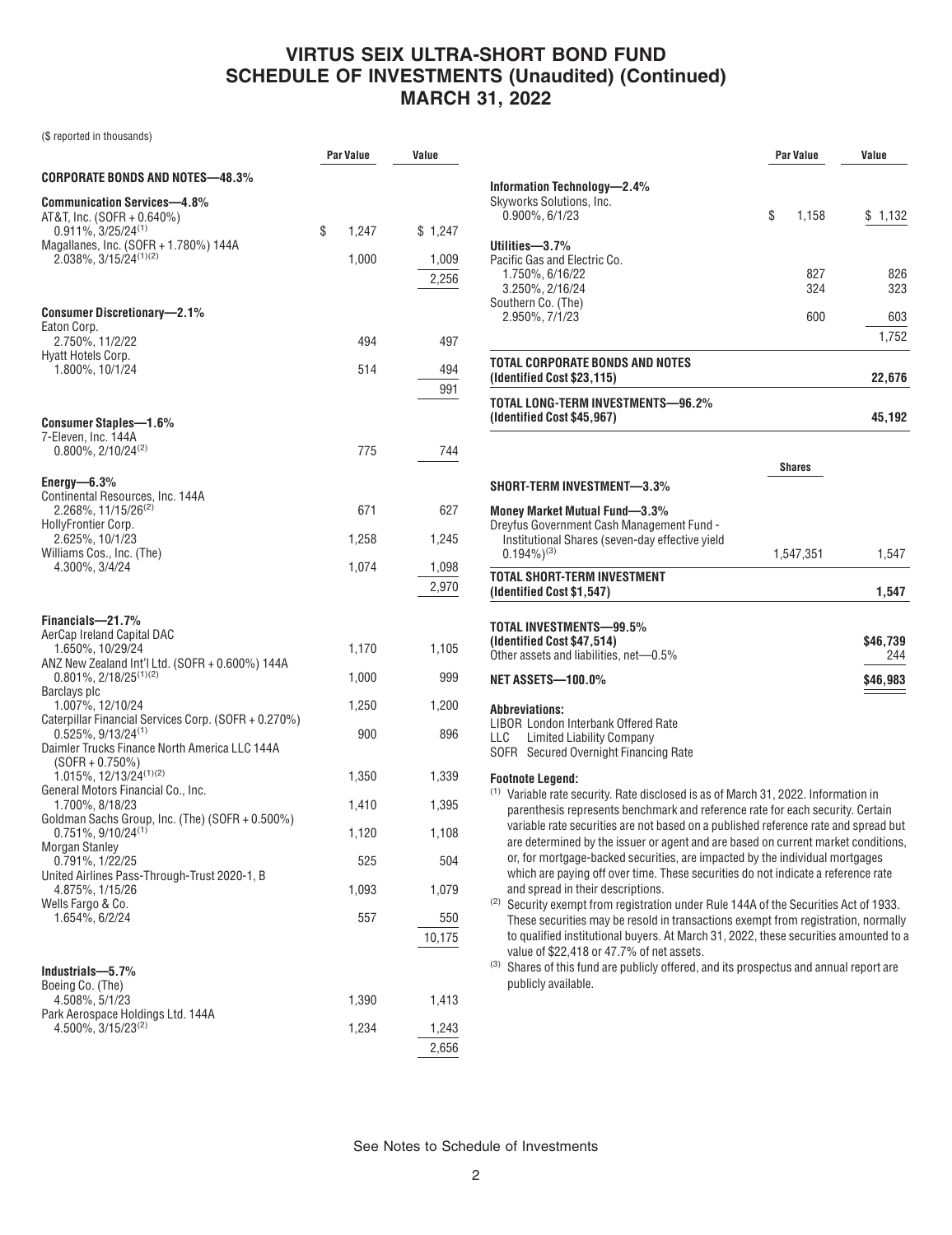# **VIRTUS SEIX ULTRA-SHORT BOND FUND SCHEDULE OF INVESTMENTS (Unaudited) (Continued) MARCH 31, 2022**

(\$ reported in thousands)

| Country Weightings <sup>t</sup>                           |      |
|-----------------------------------------------------------|------|
| <b>United States</b>                                      | 86%  |
| Canada                                                    |      |
| Cayman Islands                                            | 3    |
| <b>United Kingdom</b>                                     |      |
| Ireland                                                   |      |
| New Zealand                                               |      |
| Total                                                     | 100% |
| <sup>†</sup> % of total investments as of March 31, 2022. |      |

### **Exchange-Traded Futures contracts as of March 31, 2022 were as follows:**

| Issue                            | Expiration       | <b>Contracts</b><br>Purchased/(Sold) | <b>Notional Value</b> | Value /<br><b>Unrealized</b><br>Appreciation | Value<br>Unrealized<br>(Depreciation) |
|----------------------------------|------------------|--------------------------------------|-----------------------|----------------------------------------------|---------------------------------------|
| <b>Short Contracts:</b>          |                  |                                      |                       |                                              |                                       |
| 2 Year U.S. Treasury Note Future | <b>June 2022</b> | $^{\prime}$ 15                       | \$(3,179)             | \$44                                         |                                       |
| 5 Year U.S. Treasury Note Future | <b>June 2022</b> | (8                                   | (917)                 |                                              | (4)                                   |
| <b>Total</b>                     |                  |                                      |                       | \$44                                         | \$(4)                                 |

The following table summarizes the market value of the Fund's investments as of March 31, 2022, based on the inputs used to value them (See Security Valuation Note 1 in the Notes to Schedule of Investments):

|                                     | Total<br>Value at<br>March 31, 2022 | Level 1<br><b>Quoted Prices</b> | Level 2<br>Significant<br>Observable<br>Inputs |
|-------------------------------------|-------------------------------------|---------------------------------|------------------------------------------------|
| Assets:                             |                                     |                                 |                                                |
| <b>Debt Securities:</b>             |                                     |                                 |                                                |
| <b>Asset-Backed Securities</b>      | \$9,271                             | \$                              | \$9,271                                        |
| <b>Corporate Bonds and Notes</b>    | 22,676                              |                                 | 22,676                                         |
| Mortgage-Backed Securities          | 13,245                              |                                 | 13,245                                         |
| Money Market Mutual Fund            | 1,547                               | 1,547                           |                                                |
| <b>Other Financial Instruments:</b> |                                     |                                 |                                                |
| <b>Futures Contracts</b>            | 44                                  | 44                              |                                                |
| <b>Total Assets</b>                 | 46,783                              | 1,591                           | 45,192                                         |
| Liabilities:                        |                                     |                                 |                                                |
| <b>Other Financial Instruments:</b> |                                     |                                 |                                                |
| <b>Futures Contracts</b>            | (4)                                 | (4)                             |                                                |
| <b>Total Liabilities</b>            | (4)                                 | (4)                             |                                                |
| <b>Total Investments</b>            | \$46,779                            | \$1,587                         | \$45,192                                       |

There were no securities valued using significant unobservable inputs (Level 3) at March 31, 2022.

There were no transfers into or out of Level 3 related to securities held at March 31, 2022.

See Notes to Schedule of Investments